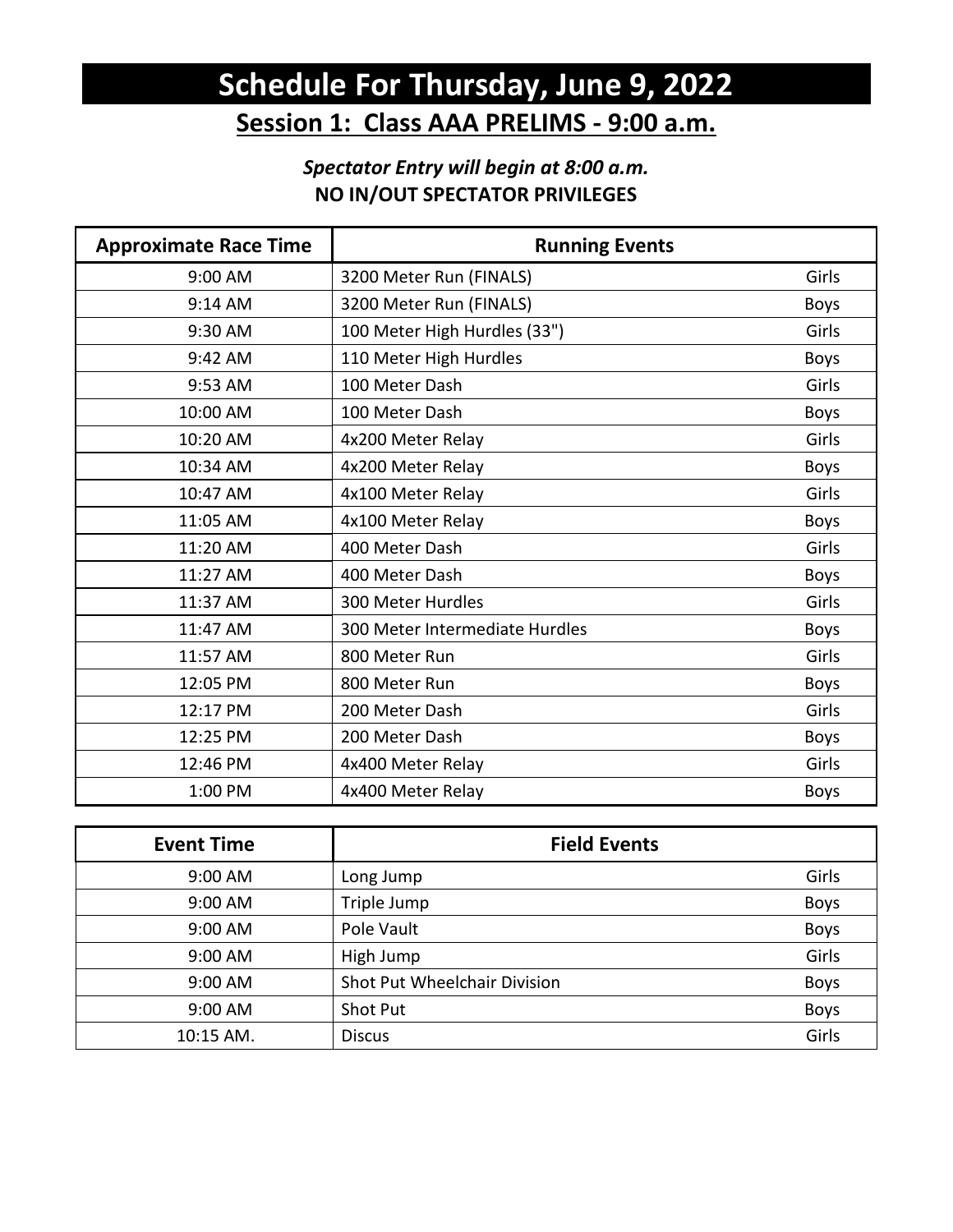# **Schedule For Thursday, June 9, 2022**

**Session 2 - Class A PRELIMS - 4:00 p.m.**

**(no sooner than 4:00 p.m. & possibly later based on AAA meet)**

### *Spectator Entry will begin at 3:00 p.m.*  **NO IN/OUT SPECTATOR PRIVILEGES**

| <b>Approximate Race Time</b> | <b>Running Events</b>          |             |
|------------------------------|--------------------------------|-------------|
| 4:00 PM                      | 100 Meter High Hurdles (33")   | Girls       |
| 4:12 PM                      | 110 Meter High Hurdles         | <b>Boys</b> |
| 4:23 PM                      | 100 Meter Dash                 | Girls       |
| 4:30 PM                      | 100 Meter Dash                 | <b>Boys</b> |
| 4:53 PM                      | 4x200 Meter Relay              | Girls       |
| 5:06 PM                      | 4x200 Meter Relay              | <b>Boys</b> |
| 5:20 PM                      | 4x100 Meter Relay              | Girls       |
| 5:32 PM                      | 4x100 Meter Relay              | <b>Boys</b> |
| 5:42 PM                      | 400 Meter Dash                 | Girls       |
| 5:48 PM                      | 400 Meter Dash                 | <b>Boys</b> |
| 5:58 PM                      | 300 Meter Hurdles              | Girls       |
| 6:08 PM                      | 300 Meter Intermediate Hurdles | <b>Boys</b> |
| 6:18 PM                      | 800 Meter Run                  | Girls       |
| 6:26 PM                      | 800 Meter Run                  | <b>Boys</b> |
| 6:38 PM                      | 200 Meter Dash                 | Girls       |
| 6:46 PM                      | 200 Meter Dash                 | Boys        |
| 6:55 PM                      | 3200 Meter Run (FINALS)        | Girls       |
| 7:10 PM                      | 3200 Meter Run (FINALS)        | <b>Boys</b> |
| 7:25 PM                      | 4x400 Meter Relay              | Girls       |
| 7:40 PM                      | 4x400 Meter Relay              | <b>Boys</b> |

| <b>Event Time</b> | <b>Field Event</b>           |             |
|-------------------|------------------------------|-------------|
| 4:00 PM           | Long Jump                    | Girls       |
| 4:00 PM           | Triple Jump                  | <b>Boys</b> |
| 4:00 PM           | Pole Vault                   | <b>Boys</b> |
| 4:00 PM           | High Jump                    | Girls       |
| 4:00 PM           | Shot Put Wheelchair Division | <b>Boys</b> |
| 4:00 PM           | Shot Put                     | <b>Boys</b> |
| 5:15 PM           | <b>Discus</b>                | Girls       |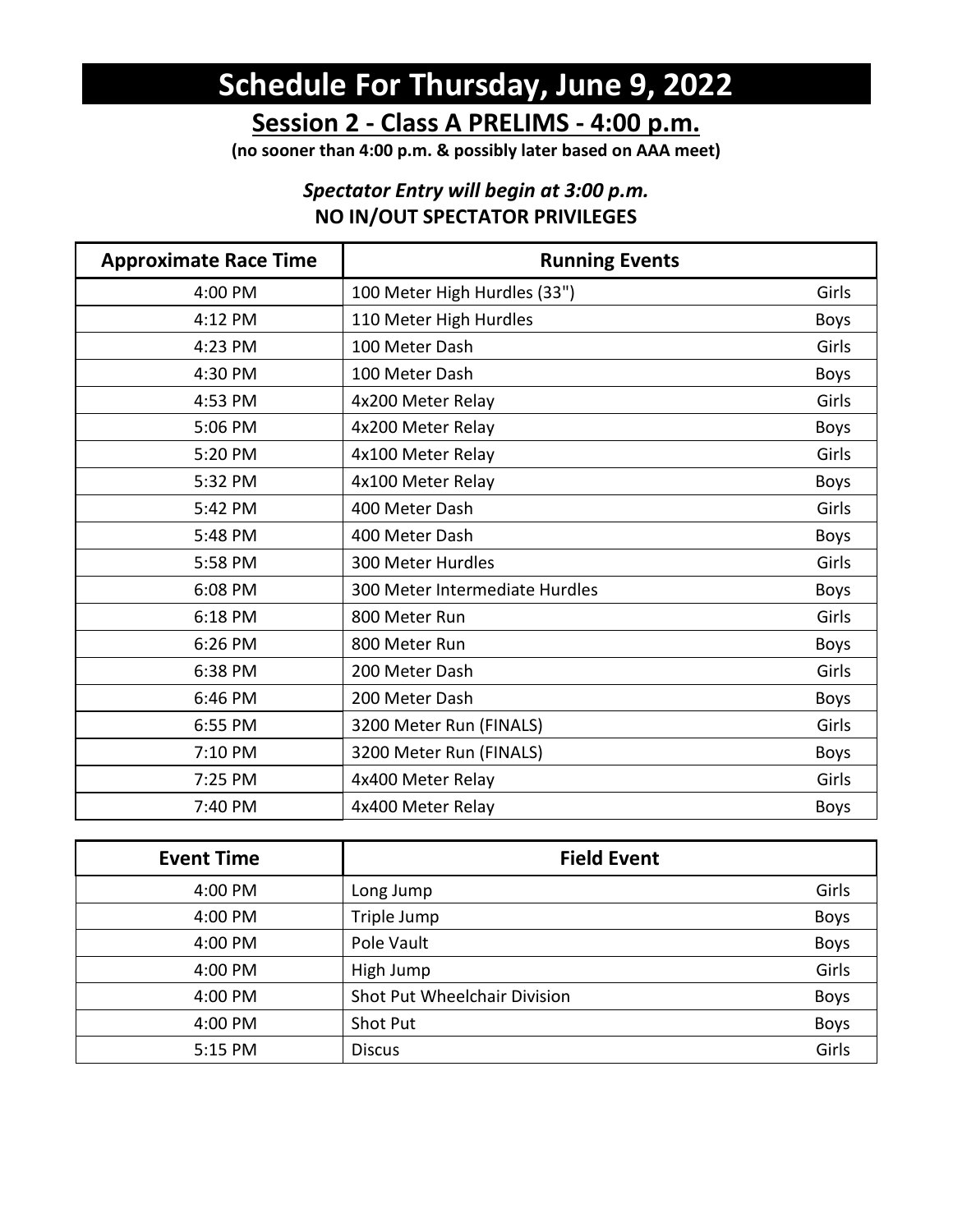## **Schedule For Friday, June 10, 2022 Session 3: Class AA PRELIMS - 9:00 a.m.**

### *Spectator Entry will begin at 8:00 a.m.*  **NO IN/OUT SPECTATOR PRIVILEGES**

| <b>Approximate Race Time</b> | <b>Running Events</b>          |             |
|------------------------------|--------------------------------|-------------|
| 9:00 AM                      | 3200 Meter Run (FINALS)        | Girls       |
| 9:14 AM                      | 3200 Meter Run (FINALS)        | <b>Boys</b> |
| 9:30 AM                      | 100 Meter High Hurdles (33")   | Girls       |
| 9:42 AM                      | 110 Meter High Hurdles         | <b>Boys</b> |
| 9:53 AM                      | 100 Meter Dash                 | Girls       |
| 10:00 AM                     | 100 Meter Dash                 | <b>Boys</b> |
| 10:20 AM                     | 4x200 Meter Relay              | Girls       |
| 10:34 AM                     | 4x200 Meter Relay              | <b>Boys</b> |
| 10:47 AM                     | 4x100 Meter Relay              | Girls       |
| 11:05 AM                     | 4x100 Meter Relay              | <b>Boys</b> |
| 11:20 AM                     | 400 Meter Dash                 | Girls       |
| 11:27 AM                     | 400 Meter Dash                 | <b>Boys</b> |
| 11:37 AM                     | 300 Meter Hurdles              | Girls       |
| 11:47 AM                     | 300 Meter Intermediate Hurdles | Boys        |
| 11:57 AM                     | 800 Meter Run                  | Girls       |
| 12:05 PM                     | 800 Meter Run                  | <b>Boys</b> |
| 12:17 PM                     | 200 Meter Dash                 | Girls       |
| 12:25 PM                     | 200 Meter Dash                 | Boys        |
| 12:46 PM                     | 4x400 Meter Relay              | Girls       |
| 1:00 PM                      | 4x400 Meter Relay              | <b>Boys</b> |

| <b>Event Time</b> | <b>Field Events</b>               |       |
|-------------------|-----------------------------------|-------|
| 9:00 AM           | Long Jump                         | Girls |
| 9:00 AM           | Triple Jump                       | Boys  |
| 9:00 AM           | Pole Vault                        | Boys  |
| 9:00 AM           | High Jump                         | Girls |
| 9:00 AM           | Shot Put Wheelchair Division      | Boys  |
| 9:00 AM           | Shot Put                          | Boys  |
| 10:15 AM          | <b>Discus Wheelchair Division</b> | Girls |
| 10:15 AM          | <b>Discus</b>                     | Girls |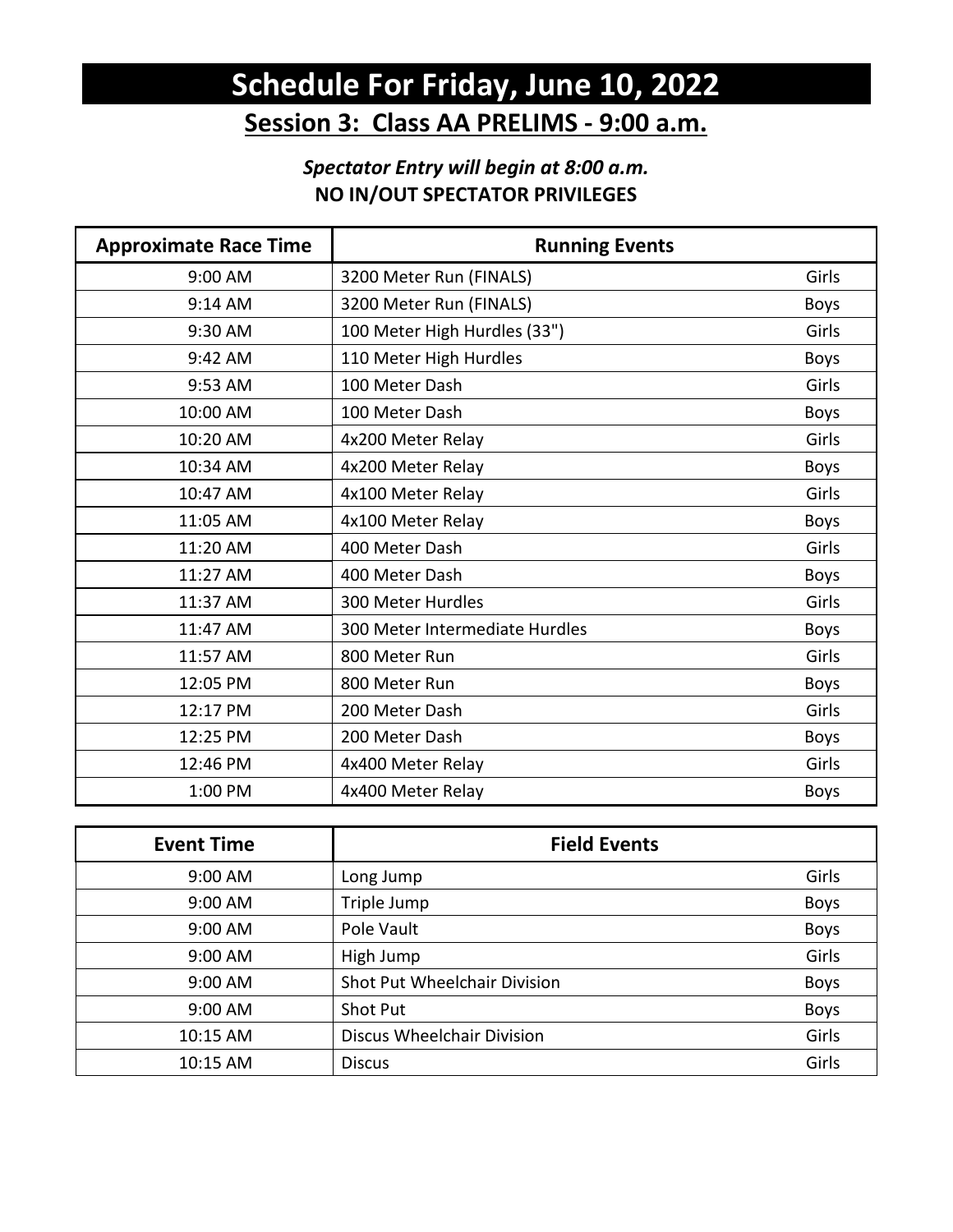# **Schedule For Friday, June 10, 2022**

**Session 4 - Class A FINALS - 4:00 p.m.**

**(no sooner than 4:00 p.m. & possibly later based on AA meet)**

### *Spectator Entry will begin at 3:00 p.m.*  **NO IN/OUT SPECTATOR PRIVILEGES**

| <b>Approximate Race Time</b> | <b>Running Events</b>           |             |
|------------------------------|---------------------------------|-------------|
| 4:00 PM                      | 4x800 Meter Relay               | Girls       |
| 4:30 PM                      | 4x800 Meter Relay               | <b>Boys</b> |
| 5:00 PM                      | 100 Meter High Hurdles (33")    | Girls       |
| 5:08 PM                      | 110 Meter High Hurdles          | <b>Boys</b> |
| 5:13 PM                      | 100 Meter Dash                  | Girls       |
| 5:16 PM                      | 100 Meter Wheelchair Division   | Girls       |
| 5:19 PM                      | 100 Meter Dash                  | <b>Boys</b> |
| 5:22 PM                      | 100 Meter Wheelchair Division   | <b>Boys</b> |
| 5:35 PM                      | 4x200 Meter Relay               | Girls       |
| 5:43 PM                      | 4x200 Meter Relay               | <b>Boys</b> |
| 5:52 PM                      | 1600 Meter Run                  | Girls       |
| 6:02 PM                      | 1600 Meter Run                  | <b>Boys</b> |
| 6:08 PM                      | 1600 Meter Wheelchair Divistion | <b>Boys</b> |
| 6:18 PM                      | 4x100 Meter Relay               | Girls       |
| 6:28 PM                      | 4x100 Meter Relay               | <b>Boys</b> |
| 6:34 PM                      | 400 Meter Dash                  | Girls       |
| 6:40 PM                      | 400 Meter Dash                  | <b>Boys</b> |
| 6:49 PM                      | 300 Meter Hurdles               | Girls       |
| 6:58 PM                      | 300 Meter Intermediate Hurdles  | <b>Boys</b> |
| 7:03 PM                      | 800 Meter Run                   | Girls       |
| 7:08 PM                      | 800 Meter Run                   | <b>Boys</b> |
| 7:13 PM                      | 800 Meter Wheelchair Division   | Boys        |
| 7:20 PM                      | 200 Meter Dash                  | Girls       |
| 7:23 PM                      | 200 Meter Wheelchair Division   | Girls       |
| 7:28 PM                      | 200 Meter Dash                  | <b>Boys</b> |
| 7:31 PM                      | 200 Meter Wheelchair Division   | <b>Boys</b> |
| 7:41 PM                      | 4x400 Meter Relay               | Girls       |
| 7:50 PM                      | 4x400 Meter Relay               | <b>Boys</b> |
|                              | Class A Team Awards             |             |

| <b>Event Time</b> | <b>Field Event</b>           |             |
|-------------------|------------------------------|-------------|
| 4:00 PM           | Long Jump                    | <b>Boys</b> |
| 4:00 PM           | Triple Jump                  | Girls       |
| 4:00 PM           | Pole Vault                   | Girls       |
| 4:00 PM           | High Jump                    | Boys        |
| 4:00 PM           | Shot Put Wheelchair Division | Girls       |
| 4:00 PM           | Shot Put                     | Girls       |
| 5:15 PM           | <b>Discus</b>                | Boys        |
| 5:15 PM           | Discus Wheelchair Division   | <b>Boys</b> |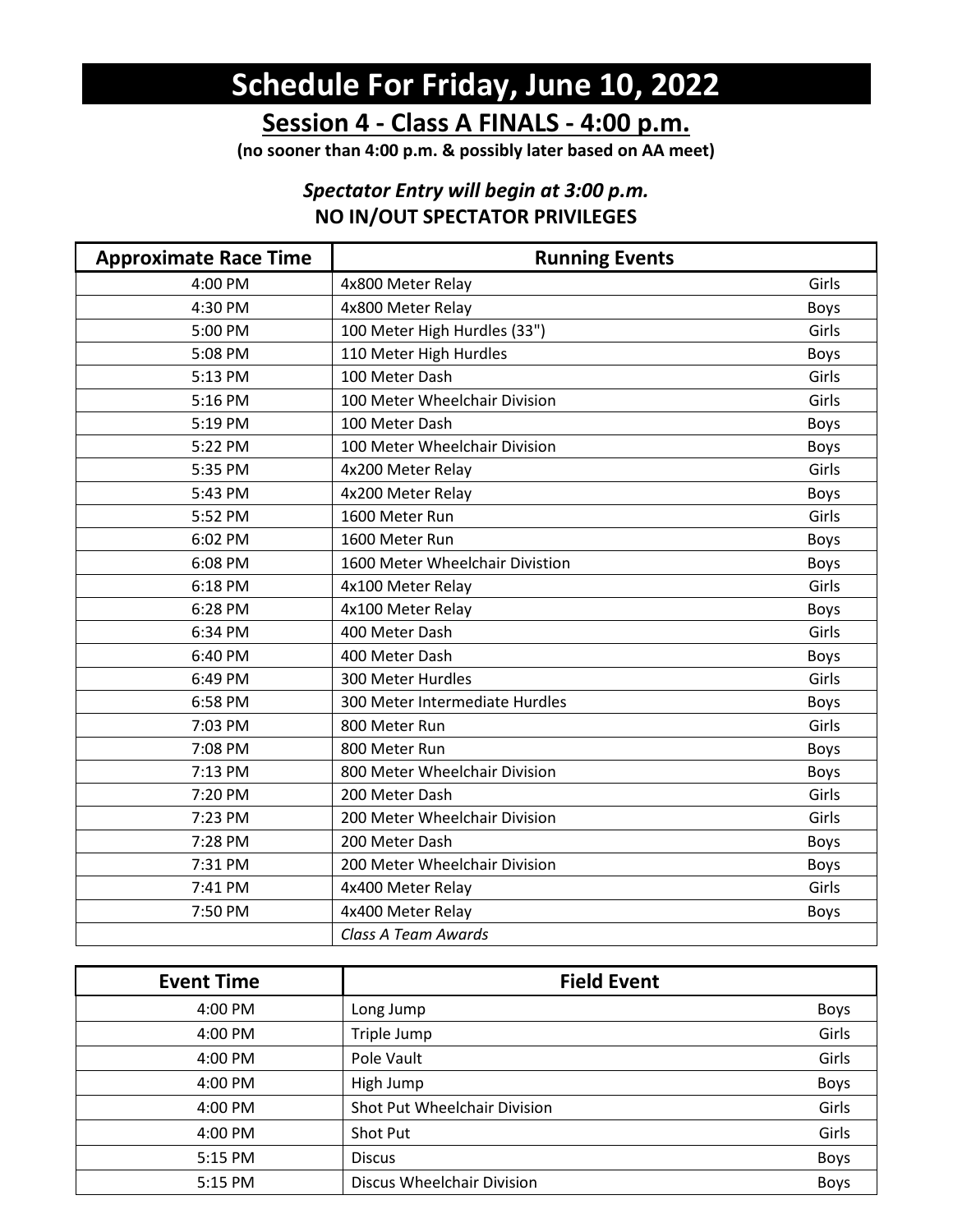## **Schedule For Saturday, June 11, 2022 Session 5 - Class AA FINALS - 9:00 a.m.**

### *Spectator Entry will begin at 8:00 a.m.*  **NO IN/OUT SPECTATOR PRIVILEGES**

| <b>Approximate Race Time</b> | <b>Running Events</b>          |             |
|------------------------------|--------------------------------|-------------|
| 9:00 AM                      | 4x800 Meter Relay              | Girls       |
| 9:24 AM                      | 4x800 Meter Relay              | <b>Boys</b> |
| 9:54 AM                      | 100 Meter High Hurdles (33")   | Girls       |
| 10:02 AM                     | 110 Meter High Hurdles         | <b>Boys</b> |
| 10:10 AM                     | 100 Meter Dash                 | Girls       |
| 10:13 AM                     | 100 Meter Wheelchair Division  | Girls       |
| 10:16 AM                     | 100 Meter Dash                 | <b>Boys</b> |
| 10:19 AM                     | 100 Meter Wheelchair Division  | Boys        |
| 10:27 AM                     | 4x200 Meter Relay              | Girls       |
| 10:37 AM                     | 4x200 Meter Relay              | Boys        |
| 10:46 AM                     | 1600 Meter Run                 | Girls       |
| 10:56 AM                     | 1600 Meter Run                 | <b>Boys</b> |
| 11:08 AM                     | 4x100 Meter Relay              | Girls       |
| 11:17 AM                     | 4x100 Meter Relay              | <b>Boys</b> |
| 11:22 AM                     | 400 Meter Dash                 | Girls       |
| 11:30 AM                     | 400 Meter Dash                 | <b>Boys</b> |
| 11:39 AM                     | 300 Meter Hurdles              | Girls       |
| 11:47 AM                     | 300 Meter Intermediate Hurdles | <b>Boys</b> |
| 11:55 AM                     | 800 Meter Run                  | Girls       |
| 12:00 PM                     | 800 Meter Wheelchair Division  | Girls       |
| 12:05 PM                     | 800 Meter Run                  | Boys        |
| 12:10 PM                     | 800 Meter Wheelchair Division  | <b>Boys</b> |
| 12:15 PM                     | 200 Meter Dash                 | Girls       |
| 12:18 PM                     | 200 Meter Wheelchair Division  | Girls       |
| 12:21 PM                     | 200 Meter Dash                 | <b>Boys</b> |
| 12:24 PM                     | 200 Meter Wheelchair Division  | Boys        |
| 12:36 PM                     | 4x400 Meter Relay              | Girls       |
| 12:44 PM                     | 4x400 Meter Relay              | Boys        |
|                              | Class AA Team Awards           |             |

| <b>Event Time</b> | <b>Field Event</b>           |             |
|-------------------|------------------------------|-------------|
| 9:00 AM           | Long Jump                    | Boys        |
| 9:00 AM           | Triple Jump                  | Girls       |
| 9:00 AM           | Pole Vault                   | Girls       |
| 9:00 AM           | High Jump                    | Boys        |
| 9:00 AM           | Shot Put Wheelchair Division | Girls       |
| 9:00 AM           | Shot Put                     | Girls       |
| 10:15 AM          | <b>Discus</b>                | <b>Boys</b> |